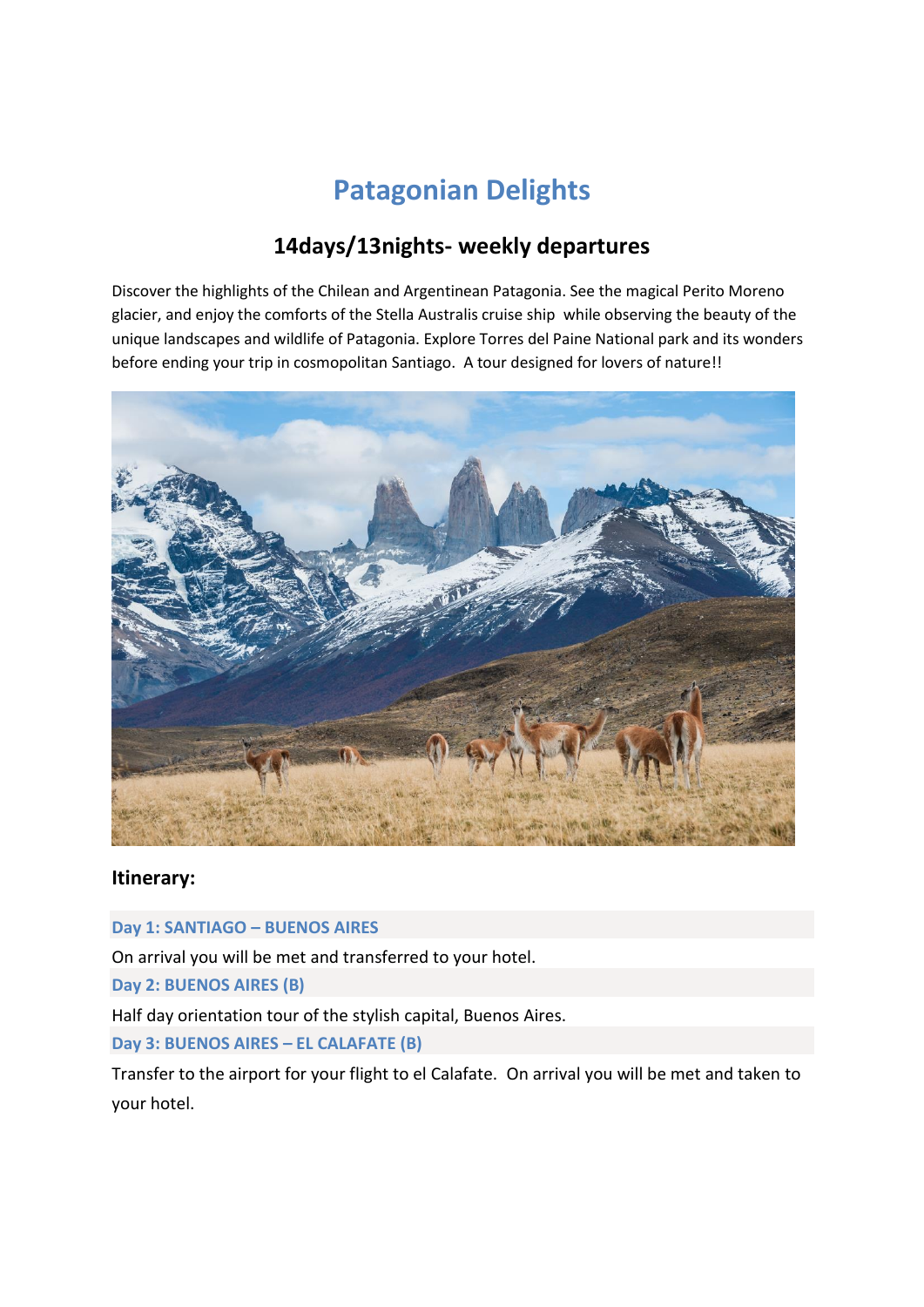#### **Day 4: EL CALAFATE (B)**

Bus journey along the Argentine Lake to the imposing Perito Moreno Glacier, one of the largest continental glaciers.

#### **Day 5: EL CALAFATE – USHUAIA (B)**

Transfer to the airport for your flight to Ushuaia. On arrival you will be met and taken to your hotel.

**Day 6: USHUAIA (B)** 

Half day tour to Tierra del Fuego National Park & End of the World Train.

**Day 7: USHUAIA – AUSTRALIS CRUISE (B D)** 

Sail through the Magellan straits and Beagle Channel observing fjords, bays , glaciers and islands between Ushuaia and Punta Arenas while enjoying the comforts of your ship, the Stella Australis. Discover the splendours and beauty of Patagonia's unique wildlife and landscapes.

**Day 8: AUSTRALIS CRUISE (B L D)** 

Sail across Nassau bay to Wulai bay.

**Day 9: AUSTRALIS CRUISE (B L D)** 

Agostini Sound & Aguila Glacier

#### **Day 10: AUSTRALIS CRUISE – PUNTA ARENAS (B)**

On arrival at Punta Arenas you will be met and transferred to the bus terminal for your transfer to Puerto Natales. On arrival you will be met and taken to your hotel.

**Day 11: TORRES DEL PAINE (B, L)** 

Full day visit to Torres del Paine National Park including Milodon Cave and Grey Lake. **Day 12: PUERTO NATALES – PUNTA ARENAS – SANTIAGO (B)** 

Transfer to Punta Arenas for your flight to Santiago. On arrival you will be met and transferred to your hotel.

#### **Day 13: SANTIAGO (B)**

Half day city tour of Santiago, Dramatically set at the foot of the Andes mountains to discover the city's many layers of cultural influence, visit "La Moneda" government house and try some Pisco sour.

#### **Day 14: SANTIAGO (B)**

Transfer to the airport for your flight home.